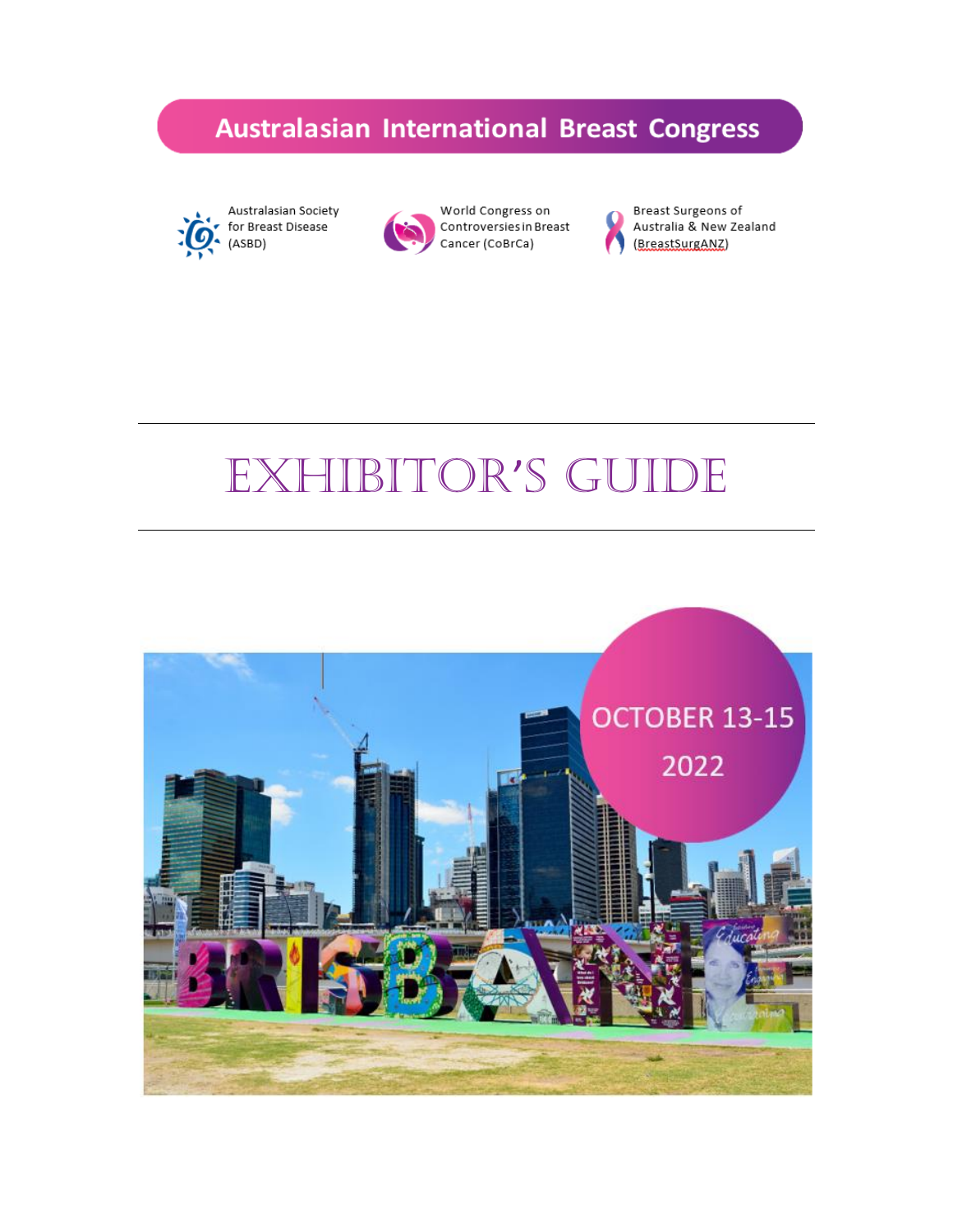

Brisbane, Australia | October 13-15, 2022

Thursday, June 23, 2022

Dear Exhibitor,

The Australasian International Breast Congress (AIBC) will be held jointly with the Australasian Society for Breast Disease (ASBD), 6<sup>th</sup> World Congress on Controversies in Breast Cancer (CoBrCa) and Breast Surgeons of Australia and New Zealand (BreastSurgANZ) in Brisbane, Australia, October 13-15, 2022.

The exhibition manual contains important information intended for your booth construction team and booth personnel and provides answers to many key questions regarding your involvement in the AIBC 2022 exhibition.

We kindly ask that you read through the material carefully and please pass it on to all parties concerned.

Please do not hesitate to contact us for further information or assistance.

We look forward to welcoming you in Brisbane and wish you a successful congress and exhibition.

Sincerely,

**Tammy Zangi Vanessa Fisher Project Manager Industry Liaison**

**tammy.zangi@cg-med.com Vanessa.fisher@cg-med.com**



**CongressMed** World Congresses on Controversies, Debates & Consensus Scientific & Medical Congress Entrepreneurship Tel: 972 072 2790306 www.congressmed.com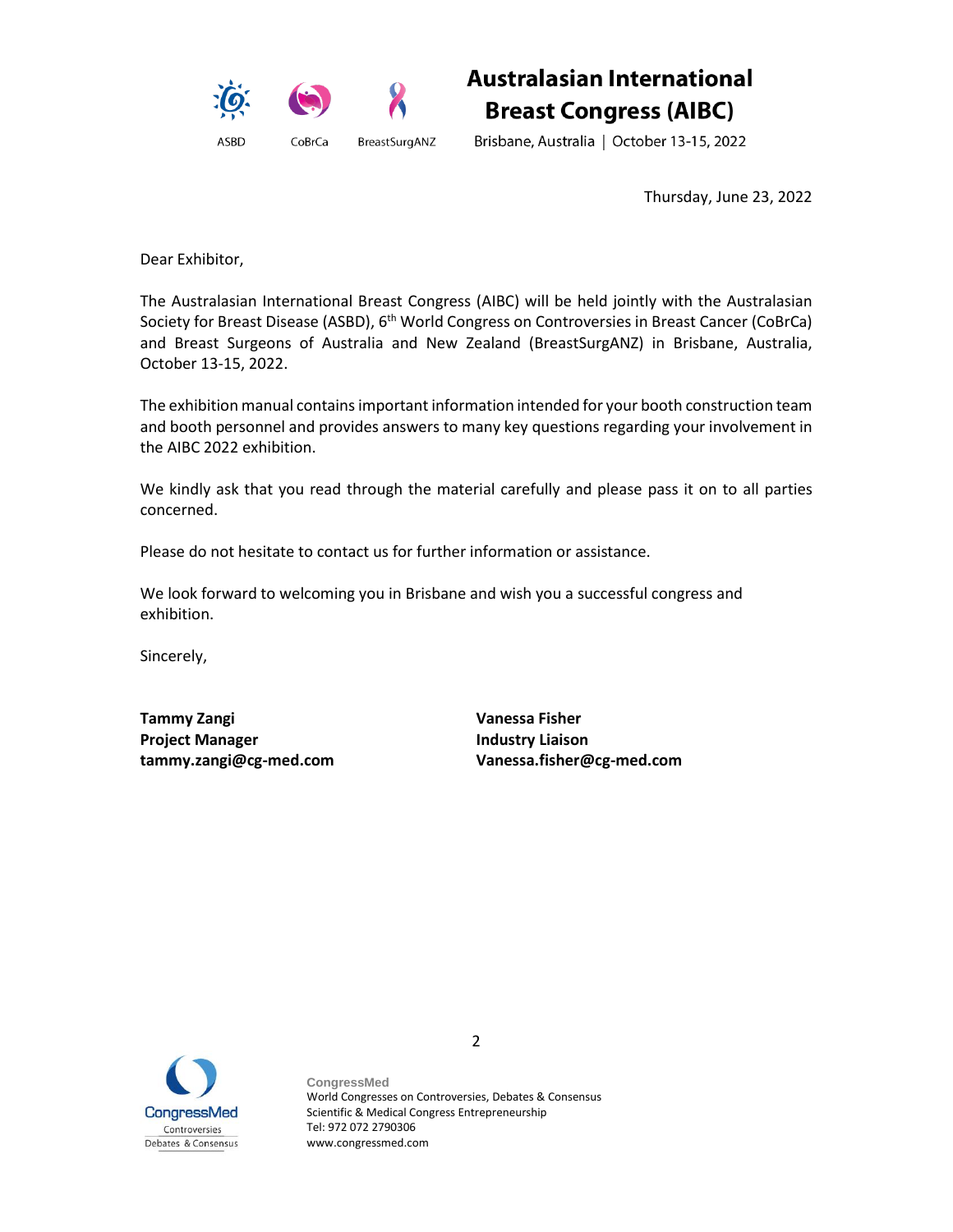

Brisbane, Australia | October 13-15, 2022

# **CONGRESS VENUE**

Brisbane Convention & Exhibition Centre Brisbane Australia <https://www.bcec.com.au/>

# **BRISBANE CONVENTION AND EXHIBITION CENTRE (BCEC)**

Please also that Brisbane Convention & Exhibition Centre require all contractors, staff and exhibitors to complete an online safety induction prior to coming onsite. Please click [here](https://www.bcec.com.au/safety-induction/) to complete this prior to coming onsite.

Exhibitors are offered a \$18.00\* discounted daily parking rate to be redeemed at the pay stations with an event specific QR code. Please note without this QR code, exhibitors will not be eligible to receive this discounted \$18.00\* rate. A list of registered exhibitors will be sent to BCEC and the exhibitors will receive the code via email. \*(*price subject to change)*

# **EXHIBITION HOURS**

#### **Set-up time:**

Stand builders - Pyramid Displays will begin the bump in on Thursday, October 13 from 5 am External custom builders will need to return **Form 4** – Custom Upgrade Stand of Pyramid Displays Exhibitor Kit which will be emailed mid-August 2022 (to arrange a suitable bump in time) Soft build and exhibitor access: Thursday, October 14 from 12:00-17:00 Venue clean up: 17:00

# **Exhibition Hours** *(subject to change):*

| Thursday, October 13, 2022 | 17:30-18:45 networking reception |
|----------------------------|----------------------------------|
| Friday, October 14, 2022   | 09:00-16:30                      |
| Saturday, October 15, 2022 | 09:00-14:30                      |

#### **Dismantling time:**

Saturday, October 15, 2022 14:30-21:00 All exhibitors are to leave the exhibition area by 15:30. Pyramid Displays bump out will be from 15:30– 20:30. Custom stand exhibitors & builders will arrange bump out details with Pyramid Displays prior to the congress starting.

# **Exhibition Contractor (for all furniture, audiovisual, lighting, power, upgrade & custom stand enquiries & orders)**



**CongressMed** World Congresses on Controversies, Debates & Consensus Scientific & Medical Congress Entrepreneurship Tel: 972 072 2790306 www.congressmed.com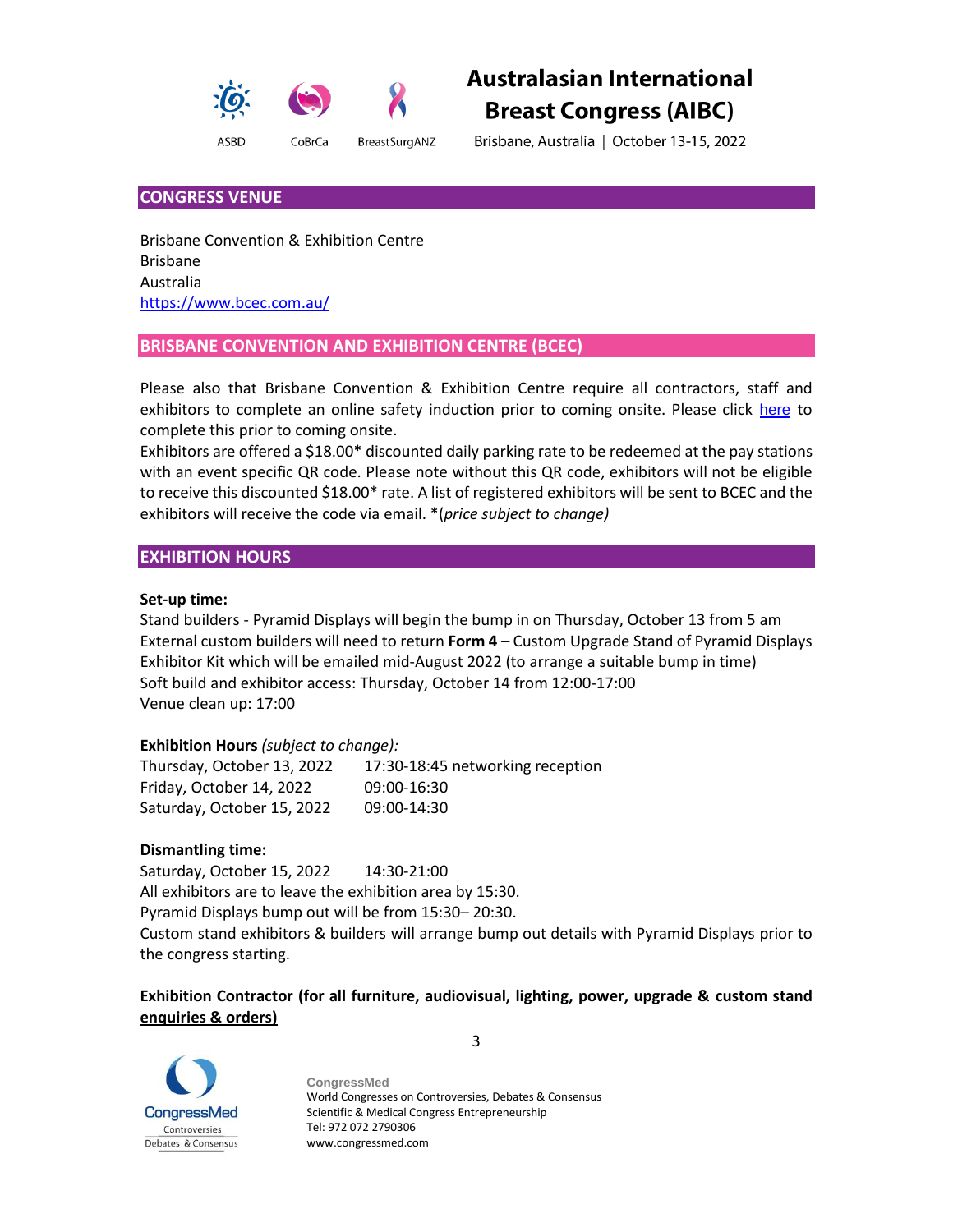

Brisbane, Australia | October 13-15, 2022

We have proudly appointed **PYRAMID DISPLAYS** as our official Exhibition Contractor.

Pyramid Displays presents a full-service exhibition experience. They are able to supply the hire of all your exhibition needs from furniture and floors, plants and audio-visual equipment, extra power or lighting and stand upgrades to full custom stand design and construction.

Mid-August 2022, Pyramid Displays will send you an Exhibitor Kit with options for the above as well as a request for your fascia signage requirements. This Kit will include your deadlines for signage, printed graphics, upgrade power if required & hire item orders & payment.

Whilst you wait for your Exhibitor Kit, you are welcome to visit Pyramid Displays user friendly website [www.pyramiddisplays.com.au](http://www.pyramiddisplays.com.au/) to view all hire items to assist you design your space. Please do not submit requests for quotation until you have received your exhibitor kit as this is when Pyramid Displays will be notified of your allocated booth & contact details.



# 3m x 3m Booth (standard size)

These would be standard 3m x 3m booths constructing from white PVC inserts in an aluminium frame.

Each booth consists of the following items: 3m wide x 2.5m high back wall 3m deep x 2.5m high side walls on closed sides 290mm high fascia boards on open sides 1 x Company signage on open sides (Up to 30 black characters, in capitals, on white PVC panel) 2 x Energy efficient spotlights

1 x 4amp general-purpose outlet (GPO)



**CongressMed** World Congresses on Controversies, Debates & Consensus Scientific & Medical Congress Entrepreneurship Tel: 972 072 2790306 www.congressmed.com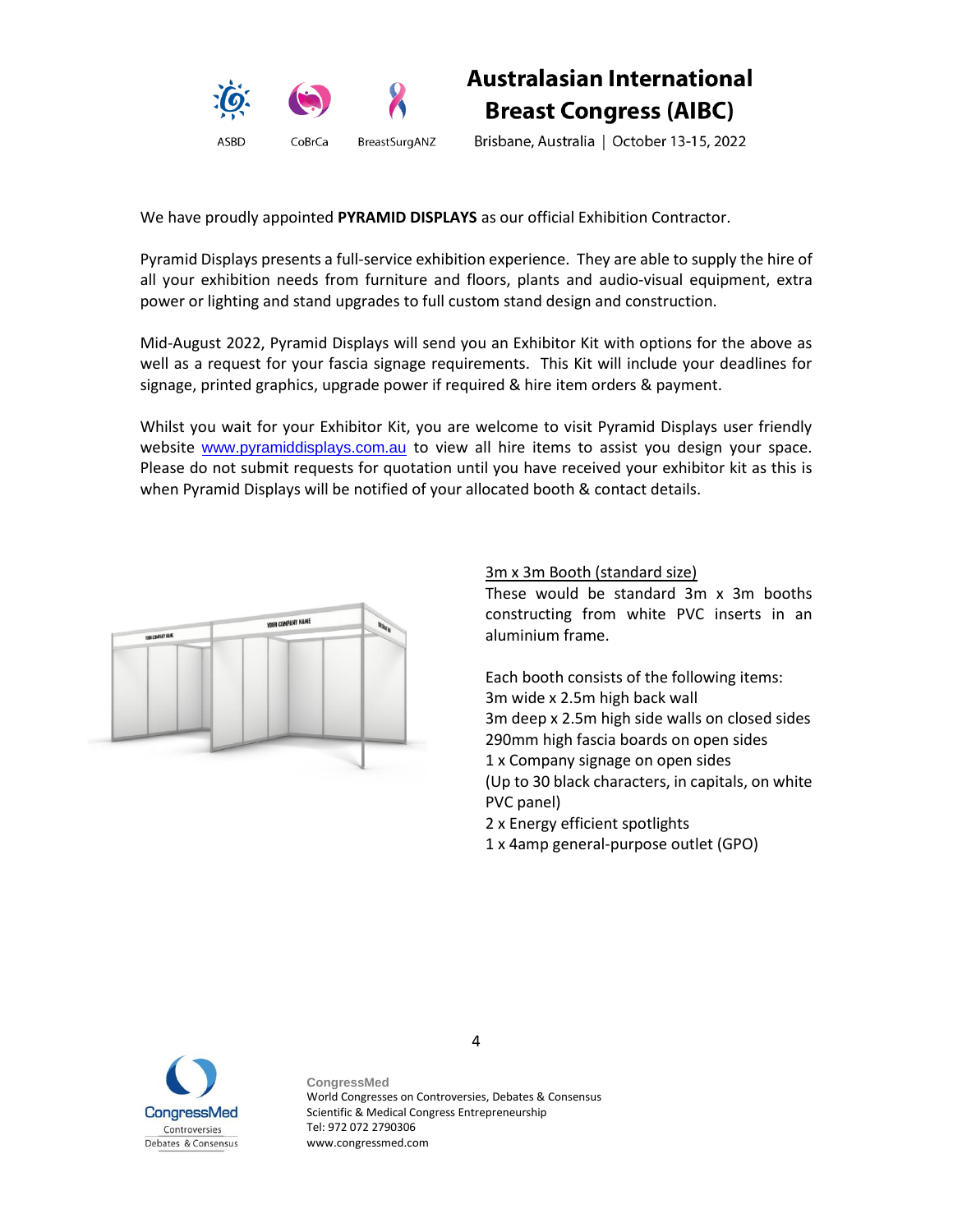

Brisbane, Australia | October 13-15, 2022

#### **FURNITURE / ACCESSORIES / ELECTRICITY**

Exhibition fees cover net shell scheme only as mentioned above. Stand equipment and services can be ordered via the official exhibition supplier.

#### **Pyramid Displays**

8 Industrial Avenue Molendinar Queensland 4215 Australia Telephone: 07 5522 1133 Fax: 07 5522 0744

**Exhibitor Services Team P: 07 5522 1133) E: [info@pyramiddisplays.com.au](mailto:info@pyramiddisplays.com.au)**



#### **STAND DESIGNS**

Exhibitors with custom builds are required to submit a sketch of their booth for approval. Please sent your stand designs to [vanessa.fisher@cg-med.com.](mailto:vanessa.fisher@cg-med.com.P) Designs are also to be submitted to [exhibitorservices@bcec.com.au](mailto:exhibitorservices@bcec.com.au) for approval by the BCEC safety department

If you already have a preferred builder, please consider a competitive quote from our official exhibition partner **Pyramid Displays**. As specialised designers and builders and already onsite, you will most likely be provided a more suitable, perhaps inexpensive solution. For a design and/or quotation, please contact **Kelly Davies** on **[kelly@pyramiddisplays.com.au](mailto:kelly@pyramiddisplays.com.au)**.

**Please note**: the maximum stand height for any part of the stand is **3 meters** and anything above this will need to be approved by the congress organizer and the BCEC Operations Manager.



**CongressMed** World Congresses on Controversies, Debates & Consensus Scientific & Medical Congress Entrepreneurship Tel: 972 072 2790306 www.congressmed.com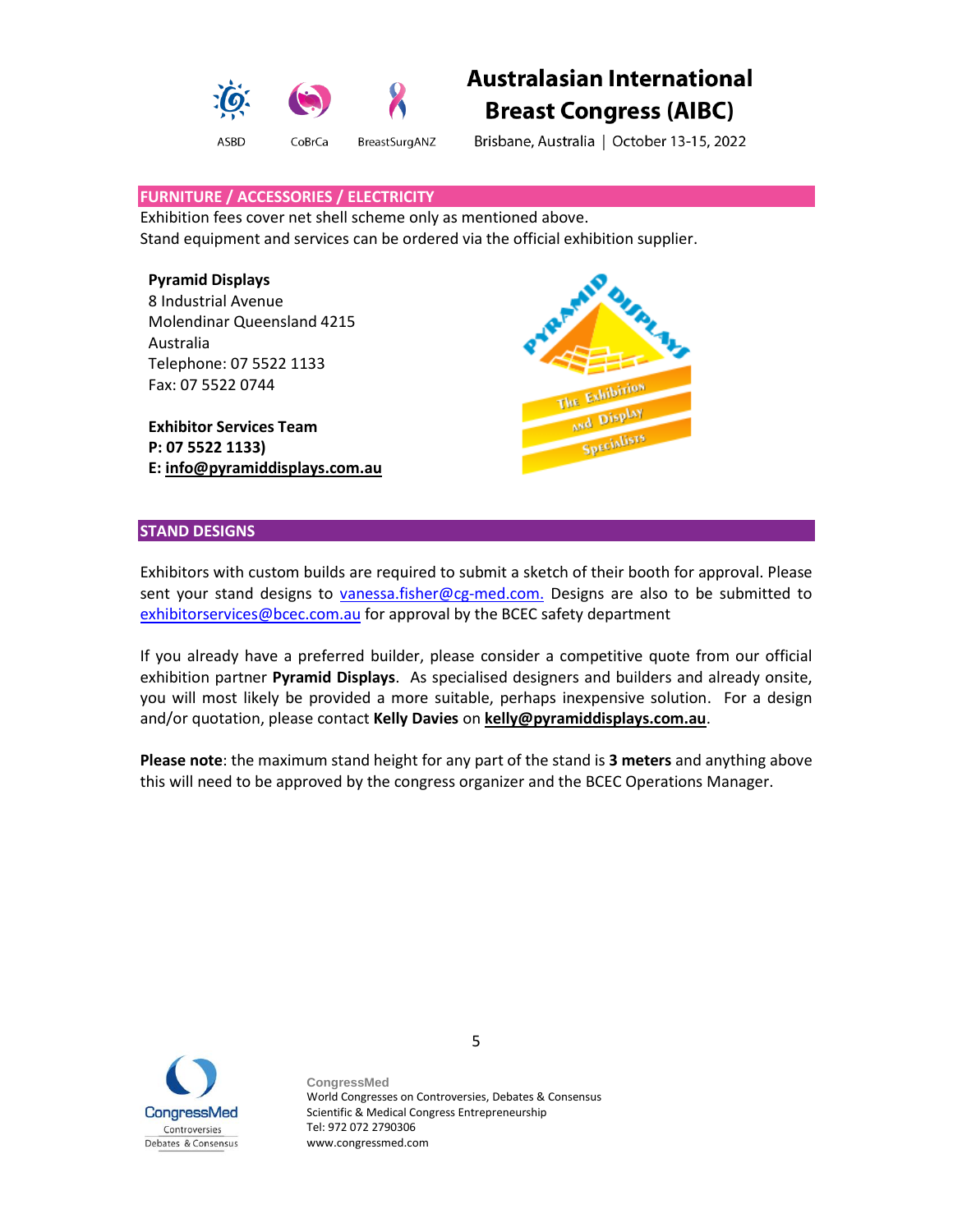

Brisbane, Australia | October 13-15, 2022

#### **SHIPPING (EXHIBITION AND DISPLAY MATERIAL)**

#### **FREIGHT FORWARDING / TRANSPORT / LOGISTICS**

**Agility Fairs & Events** is the official freight forwarder and onsite logistics provider to the Australasian International Joint Breast Congress 2022.

Agility specialises in exhibition freight forwarding - both domestic and international. Agility can ensure that your product, display & merchandise are in the right place, at the right time, providing a complete transport, materials handling & storage service. Agility provides a complete service including monitoring of freight from your doorstep right through to your exhibition booth to make sure your goods are handled in a professional manner and all formalities/deadlines are met. If you are using Agility, your goods will automatically be delivered to your exhibition booth.

**Agility Fairs & Events** offers the following services:

- All local, interstate, and international transport services including delivery onto each exhibitors' stand at the venue.
- Storage of early consignments, packing materials during the exhibition and storage after the exhibition.
- For international exhibitors, a comprehensive international freight forwarding service tailored to each exhibitor's requirements.

Prior to the show, Agility will make contact to discuss and determine your individual freight and logistics requirements. In the meantime, to request services (included in this manual) or for more information, please contact:

*Domestic & International Freight Forwarding*

# **Agility Fairs & Events**

47 Watson Drive, MELBOURNE AIRPORT VIC 3045 Tel: +61 3 9330 3303 E-mail[: AIBC2022@agility.com](mailto:AIBC2021@agility.com)

# *PLEASE NOTE:*

*The show bumps in on very tight parameters and deliveries will not be accepted at the venue earlier. Furthermore, all freight must be removed from the venue the same night as show close – no exceptions.*

*For these reasons, we highly recommend using Agility as their service is door-to-stand and they work weekends and outside normal business hours.* 

Please refer to the insert " $F & E$  Australia - [Benefits of using Agility](https://secureservercdn.net/160.153.137.218/f4t.188.myftpupload.com/wp-content/uploads/2021/04/FE-Australia-Benefits-of-using-Agility.pdf)" which outlines the services provided and will assist you in making an informed decision.



**CongressMed** World Congresses on Controversies, Debates & Consensus Scientific & Medical Congress Entrepreneurship Tel: 972 072 2790306 www.congressmed.com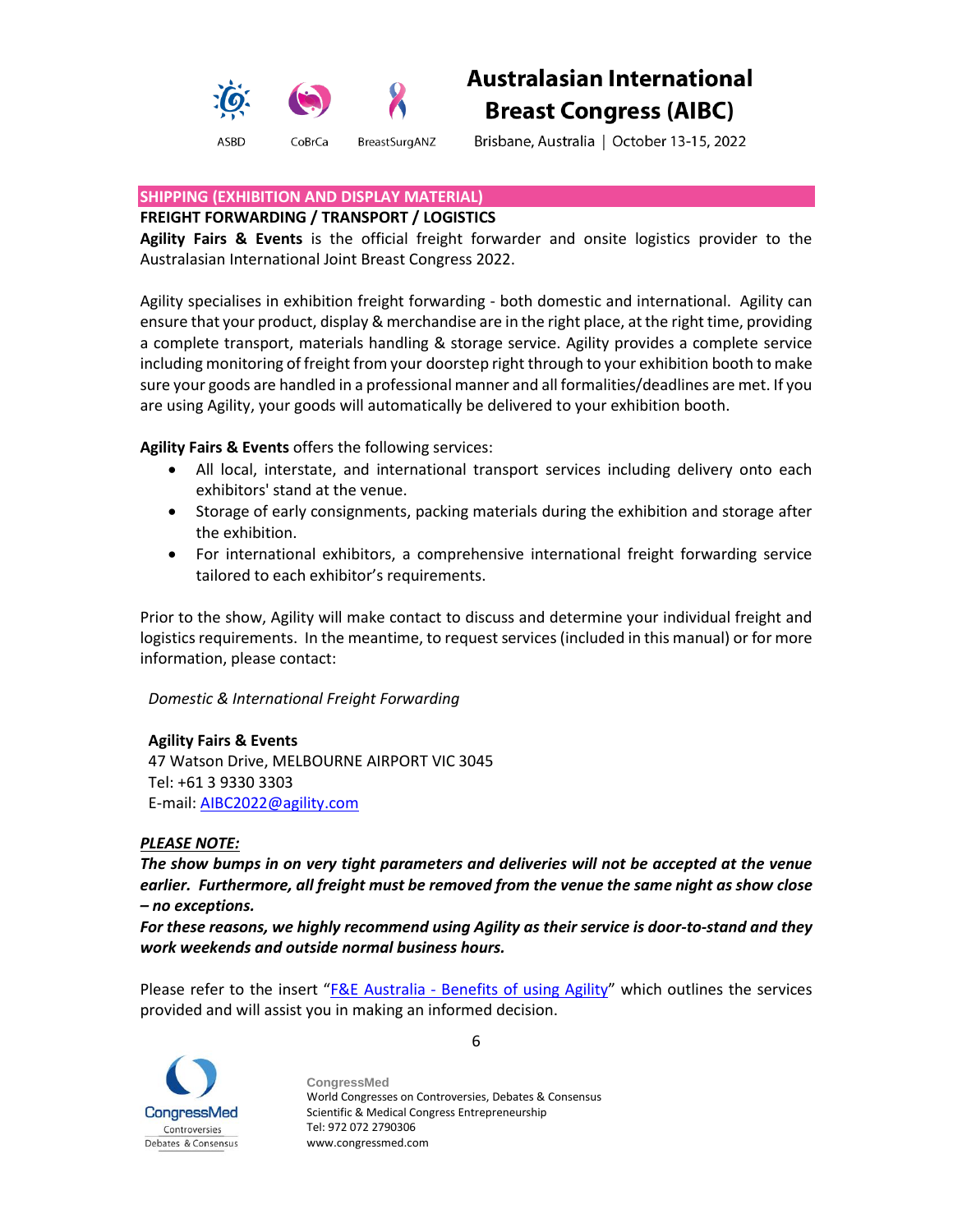

Brisbane, Australia | October 13-15, 2022

# *ONSITE MATERIALS HANDLING:*

**Exhibitors or their stand-builders requiring a forklift during move in or move out, must pre-book these services in advance with Agility.**

# **Please do not just assume that Agility will be onsite.**

To avoid disappointment, ensure you submit your requirement via the **Agility Event Services Portal.**

Agility will be operating a forklift service during bump in and bump out to assist exhibitors requiring forklifts, pallet jacks and flatbed trolleys. These are provided free of charge by THE ORGANISER as a service to exhibitors.

Please see the Agility staff at the loading dock for assistance. FOC forklifts are operating during the following times only:

**MOVE IN:** Thursday, 13 October 7am – 4pm

**MOVE OUT:** Saturday, 15 October 2:30pm – 6:30pm

Outside of these times, forklift charges apply.

# *STORAGE - EMPTY PACKAGING:*

There will be limited on-site storage facilities for packing materials and boxes. It is recommended that exhibitors consider their storage needs (of packing crates and freight forwarding materials) for the duration of the exhibition. Exhibitors may not leave boxes and packing material in the exhibition display area during the show. Agility can arrange off-site storage at a cost of \$60.00 ex. GST per  $m<sup>3</sup>$  or part thereof.

**Exhibitors or their stand-builders requiring offsite storage during the show, must pre-book these services in advance with Agility. Charges apply.**

**Please do not just assume that Agility will be onsite.**

To avoid disappointment, ensure you submit your requirement via the **Agility Event Services Portal.**

#### **Please note:**

• If you are using your own transport company, Agility cannot sign for delivery of goods on your behalf. Please ensure you make specific arrangements with your transport provider and/or ensure you have a representative onsite at the time of delivery.



**CongressMed** World Congresses on Controversies, Debates & Consensus Scientific & Medical Congress Entrepreneurship Tel: 972 072 2790306 www.congressmed.com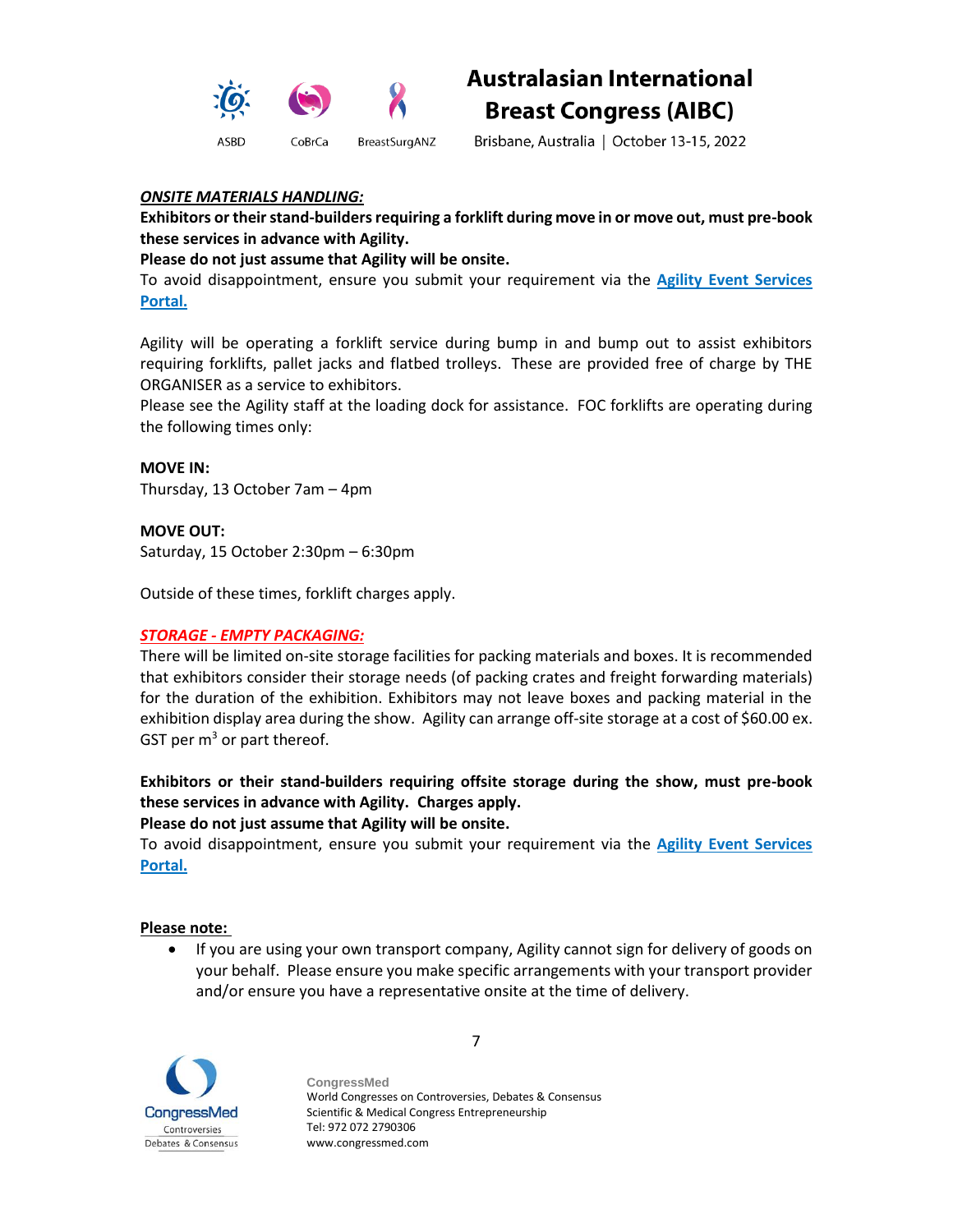



Brisbane, Australia | October 13-15, 2022

• Agility Fairs & Events standard trading conditions apply for services provided – it is important that you are aware of these. Services include: transport, cranage, forklift, porterage, clearance, delivery, storage, positioning and all other onsite services.

*Why should you use Agility Fairs & Events?* **Refer to the** "F&E Australia - [Benefits of using Agility](https://secureservercdn.net/160.153.137.218/f4t.188.myftpupload.com/wp-content/uploads/2021/04/FE-Australia-Benefits-of-using-Agility.pdf)" document

# **Exhibitors are welcome to carry in their own items during the exhibition set-up hours.**

**\****Please note car parking on the loading dock is limited to 30 minutes*

#### **DIRECT SHIPMENTS**

The venue shipping labels for **direct shipments** are available at the end of this document. Please note that deliveries should be made to: Great Hall Loading Dock Brisbane Convention & Exhibition Centre Glenelg Street South Brisbane QLD 4101 Tel: 07 3308 3385 No goods will be accepted prior to 12 October 2022 All goods to be delivered between 7.00 am & 4.00 pm weekdays

# **VENUE EXHIBITOR SERVICES (INCLUDING STAND CATERING/INTERNET/UTILITIES ACCESS)**

#### [Please click here to place an order for The Australasian International Breast Congress 2022](https://bcec.ungerboeck.net/prod/app85.cshtml?aat=dilMEvD3nWCtc27JInkMrM8%2ff%2fwKrkVV5fechIlI4z8%3d)

#### **EXHIBITOR BADGES**

All exhibitors are required to be registered and will receive a badge displaying the exhibitor's name, country and exhibiting company name. Complimentary exhibitor badges enable the exhibitors to access all areas of the congress and exhibition area, including lunches and refreshments.

All participants are required to wear badges to access the congress area.

Please send exhibitor names by **September 21, 2022** to [industry@aib-congress.org](mailto:industry@aib-congress.org) or vanesas.fisher@cg-med.com

#### **REGISTRATION AND ACCOMMODATION**

To register additional participants, please contact [info@impactevents.com.au](mailto:info@impactevents.com.au) Book your hotel through the AIBC website and secure attractive rates: [https://aib](https://aib-congress.org/accommodation/)[congress.org/accommodation/](https://aib-congress.org/accommodation/)



**CongressMed** World Congresses on Controversies, Debates & Consensus Scientific & Medical Congress Entrepreneurship Tel: 972 072 2790306 www.congressmed.com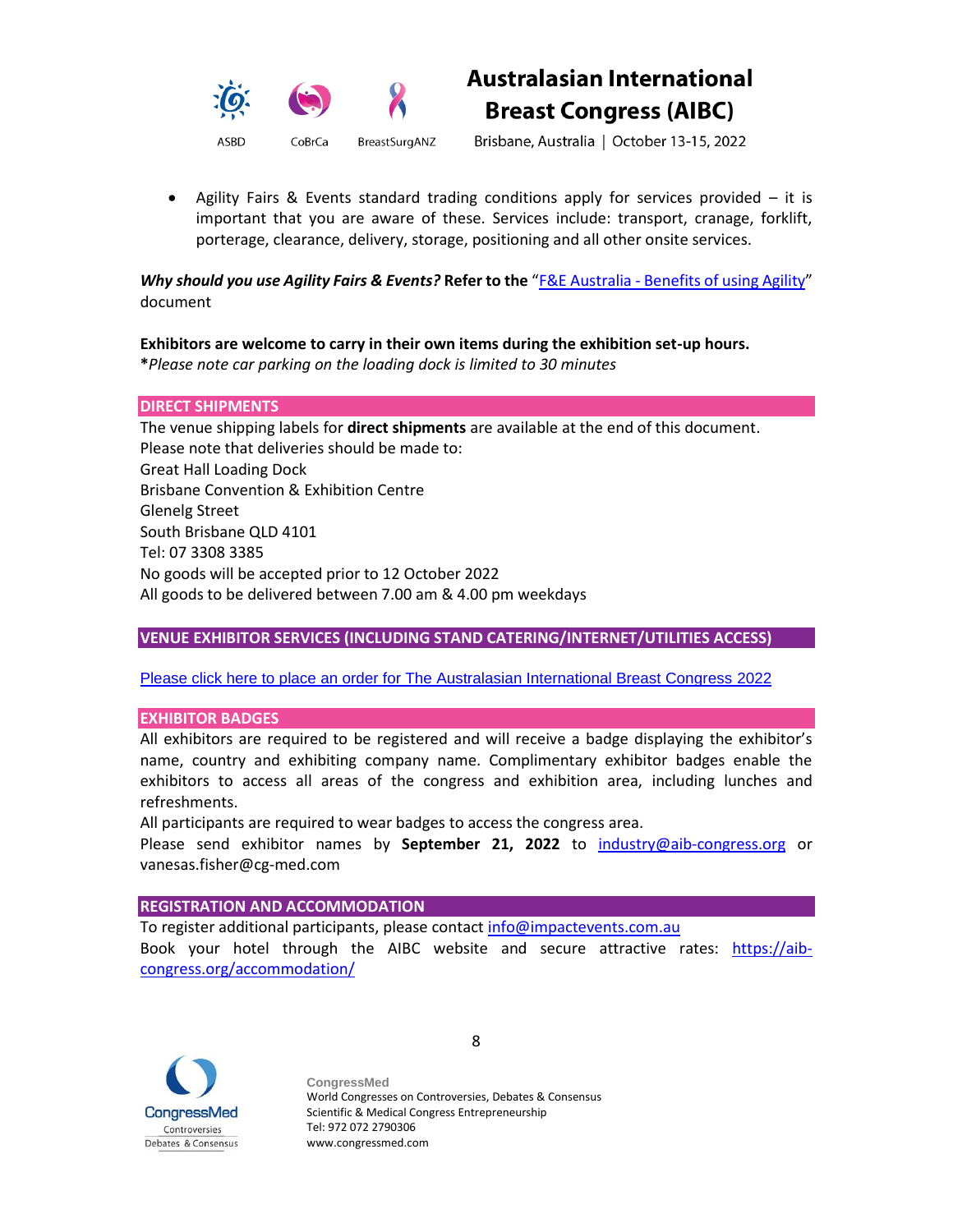

Brisbane, Australia | October 13-15, 2022

#### **EXHIBITION – RULES AND REGULATIONS**

#### **Set-up/Bump in**

Exhibition set-up will take place during the hours stated previously.

Hours are subject to change.

Exhibitors are liable for all damage caused to floors, walls, and pillars during set-up, exhibition opening hours and dismantling.

No adhesive stickers and fixtures of any kind are allowed on the floors, walls and pillars.

Empty crates and packages material must be removed after set-up and all aisles must be clear to enable easy audience flow and cleaning.

#### **Mandatory Safety vests and closed toe shoes**

It's mandatory for all exhibitors to wear closed toe shoes and approved safety vests at all times during move-in and move-out periods. Vests are available for purchase on site.

# **Stand building**

Only one level stands are permitted.

Ceiling hangings are not permitted.

All stands must be self-standing.

The use and branding of rented space cannot exceed the rented surface and space in three dimensions. The height limitation mentioned previously must be respected both for physical and visual devices.

If you already have a preferred builder, please consider a competitive quote from our official exhibition partner **Pyramid Displays**. As specialised designers and builders and already onsite, you will most likely be provided a more suitable, perhaps inexpensive solution.

Nothing may impede the free flow of delegates in the aisles; nothing may be built in the aisles; nor may furniture or equipment stand in the aisle space.

#### **Dismantling/Bump out**

The dismantling of the stands must be done during the predetermined hours. It is obligatory to collect and dispose of all material during the breakdown or dismantling of the event. When the dismantling period is over, the exhibitor loses any right to claim for losses or damage to property left behind, and any costs incurred by the venue in removing this property will be charged to the exhibitor.

# **Changes in size of reserved space**

The Organizers reserve the right to allocate an exhibitor to a new location within the exhibition area in the event of a change in size of the reserved exhibition space.



**CongressMed** World Congresses on Controversies, Debates & Consensus Scientific & Medical Congress Entrepreneurship Tel: 972 072 2790306 www.congressmed.com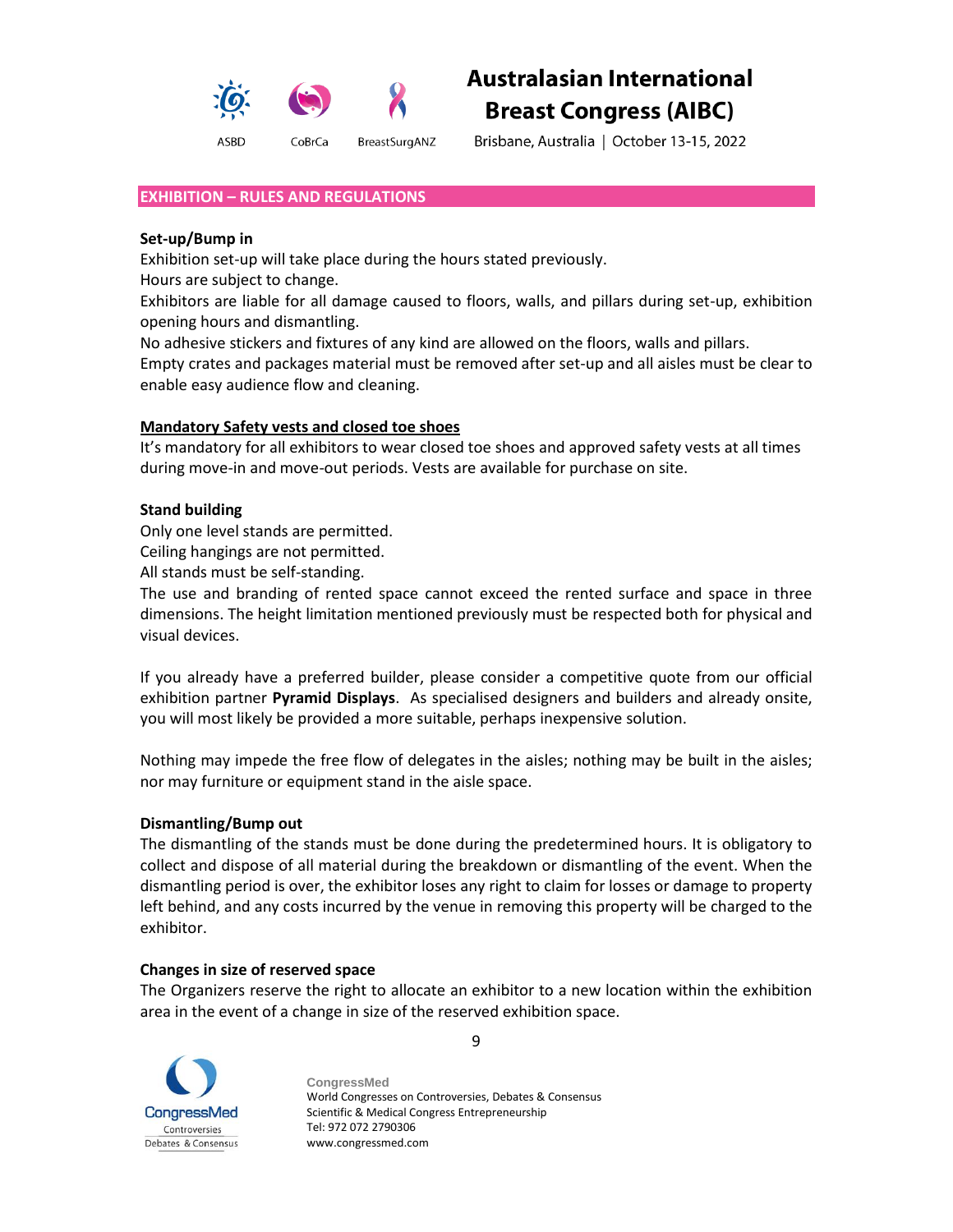

Brisbane, Australia | October 13-15, 2022

# **Amendments to exhibition layout**

While every effort is made to preserve the published layout of the exhibition, the Organizers are entitled to change the layout if this is in the general interest of the exhibition and the congress.

# **Sharing of stands & sub-letting**

Exhibitors are not permitted to share with others any booth space allotted to them without prior written consent from the Organizers.

Exhibitors shall not sub-let the whole or any part of the stand allotted to them without the written consent of the Organizers.

# **Manning of stands**

Exhibitors will be required to man their stands during the opening hours of the exhibition and must not dismantle their stands before the published dismantling time.

# **Disruption of other exhibits**

Exhibitors may not produce noise and/or use amplification of music and/or voice which may be heard outside the space assigned to the exhibitors, or which may interfere with or be felt objectionable to attendees or other exhibitors. The Organizers reserve the right to require exhibitors to discontinue any such activity. Live presentations at the stand are not permitted without prior approval from the Organizers.

# **Product disclaimer**

The acceptance of a product or service for exhibition does not in any manner constitute an endorsement by the Organizers.

Each exhibitor is responsible for the material and information they make available at the congress. Exhibitors should only present material and information which has been approved by their legal departments and which is in compliance with the legislation of the host country of the congress. It is the responsibility of exhibitors to address these issues and any conflicts arising from such matters directly among themselves, as the Organizers will not arbitrate in any way in legal issues of this nature.

The distribution and the mounting of advertising material outside the exhibition stand is prohibited, unless prior confirmation was given by the Organizers.



10

**CongressMed** World Congresses on Controversies, Debates & Consensus Scientific & Medical Congress Entrepreneurship Tel: 972 072 2790306 www.congressmed.com